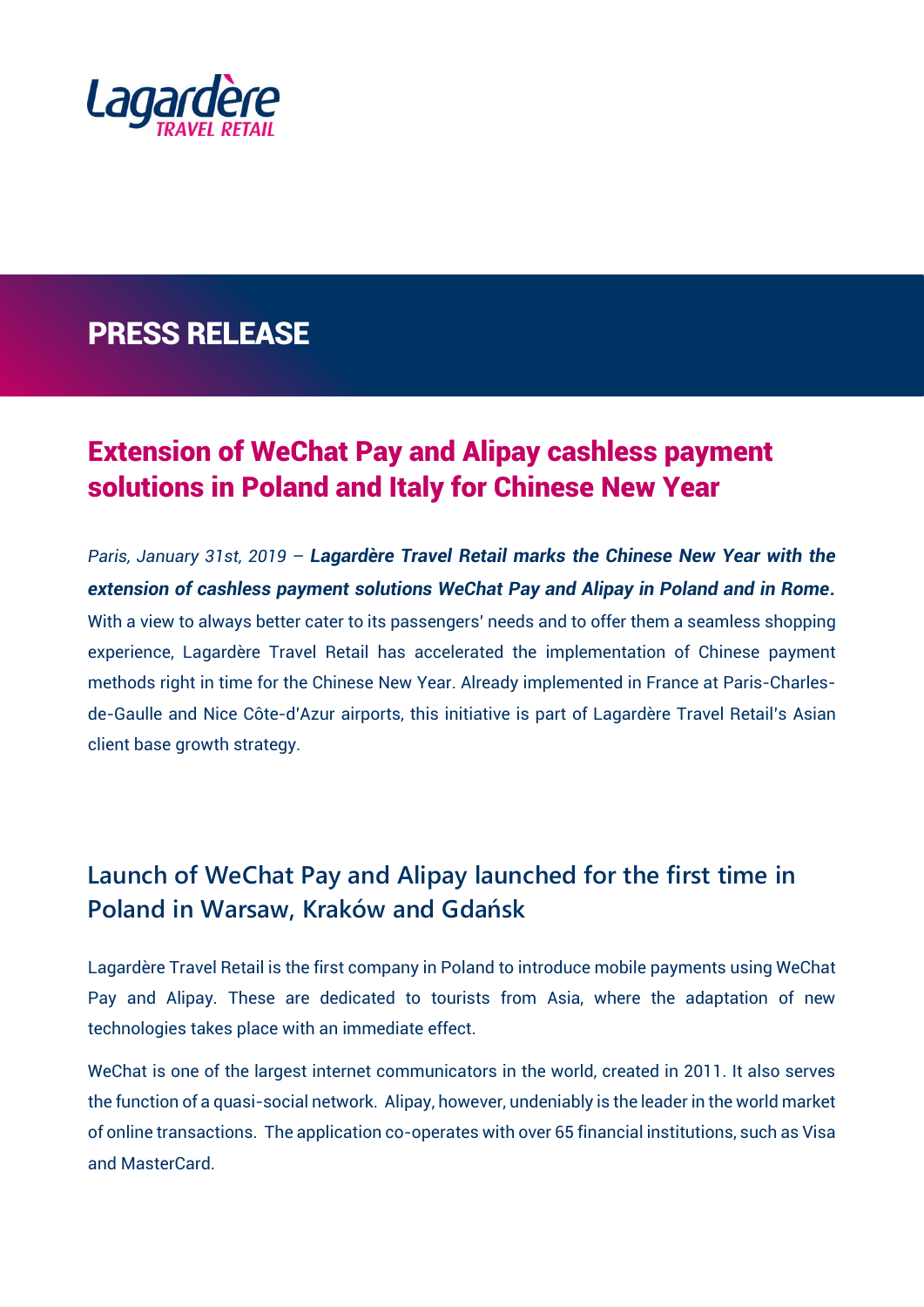*"Both WeChat and Alipay applications are considered "SuperApps" in which the Chinese can do anything pay bills, book cinema tickets, arrange dates, make payments. Therefore, we use the "natural environment" of users to implement quick transactions,"* commented Paweł Opałko, IT Director at Lagardere Travel Retail Poland.

According to iResearch, WeChat currently holds about 40 percent of the Chinese market, and Alipay over 54 percent.

*"The dynamics with which the number of clients using these applications is growing proves that mobile payments are the future. Airports are a place where everyone is in a hurry, no one wants to stand in queues, stressed that he will miss the plane. Every saved second which is not lost looking for a wallet is worth a lot. Contactless payment or a telephone application significantly improves this process both from the point of view of the client and the store,"* added Paweł Opałko.

Last year, Poland was visited by a record number of people from Asia and China - over 130,000.

*"Airports are the first point where tourists meet our country, they are places which, in a way, represents Poland. That's why we offer payment service via WeChat Pay and Alipay in our stores at airports in Warsaw, Kraków and Gdańsk. At the moment, there is still no other company which is able to offer this type of solution in the Polish market. We are the first and for the moment the only one," added Paweł Opałko.*

*"We follow trends and use modern technologies to guarantee our clients the highest standard of service. Our analyses show that we have more and more clients from Asia, where cash and cards are no longer the preferred means of payment. That is why we have introduced a solution tailored to the needs of this group of travelers. This also matches the current market trends, where new forms of payment displace cash and cards. These types of solutions are most willingly used by the youngest generations, but not only."*

*"The introduction of the application follows the "smart shopping" trend. This allows us to reach our customers in a geo-targeted manner, i.e. if the customer is near a store from the Aelia Duty Free chain, he can receive promotional offers, including directions. The whole retail business is heading in this direction. In the near future, shopping will take place only in a non-cash form,"* concluded Paweł Opałko.

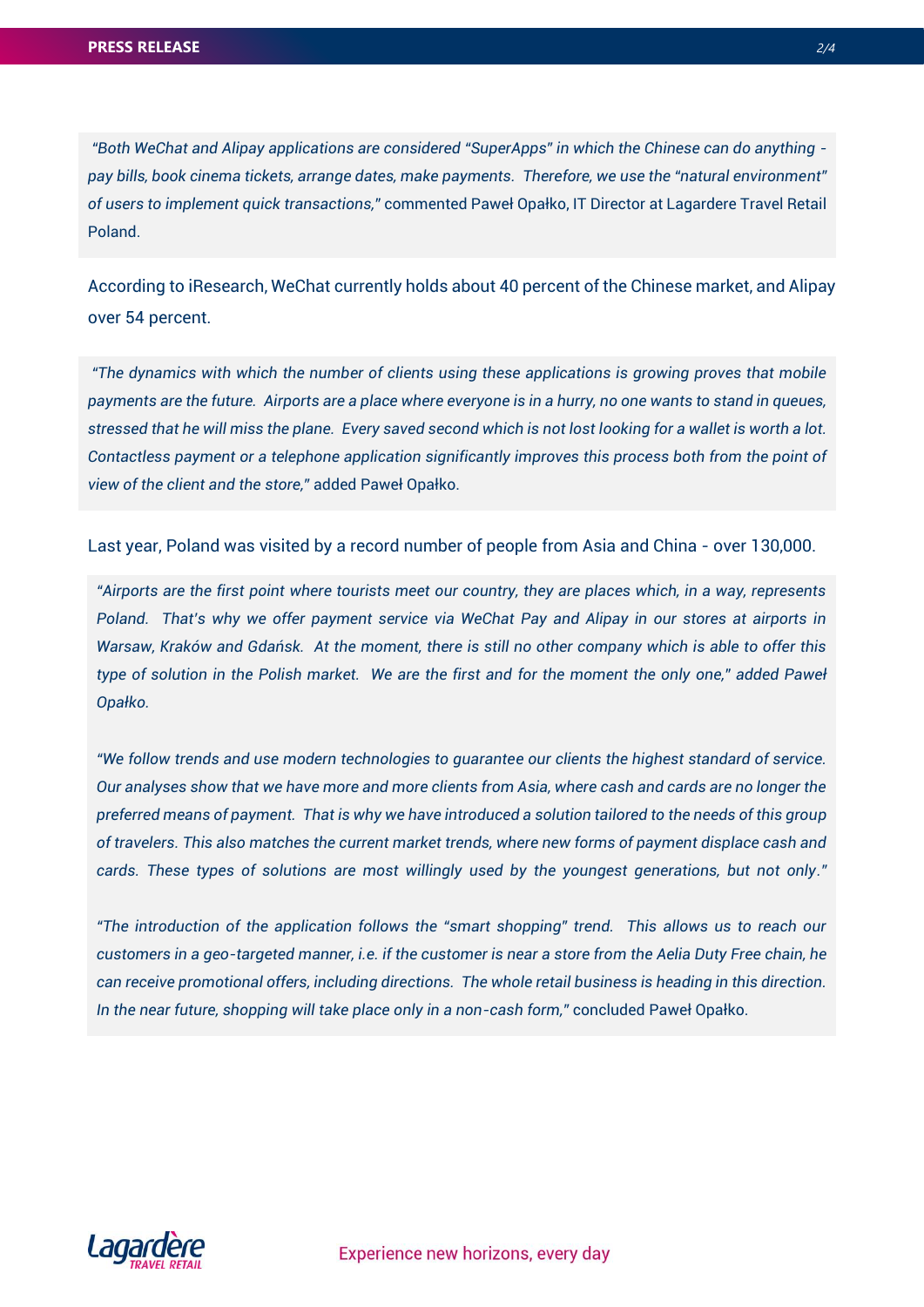## **Launch of WeChat Pay at Rome Fiumicino Airport**

As of January 28th, Chinese passengers can make purchases with WeChat Pay at Rome Fiumicino airport.

The airport is becoming increasingly "Welcome Chinese" with the inclusion of this platform amongst its payment methods, resulting from a partnership with Natixis Payment, a company engaged in creating innovative payments such as digital transactions. All of Lagardère Travel Retail brands at the airport have joined this program – from Aelia Duty Free to Relay, Montblanc, Pandora, Sunglasshut, Ermenegildo Zegna, Lacoste&Superdry, The Fashion Place and Michael Kors, and to the restaurant Ajisen Ramen, located in the food court in the international boarding area E.

The first WeChat Pay payment was made on January 28th at the Michael Kors store, in the Tax Free Mall in boarding area E - a shopping area measuring over 10,000 m2, offering the most prestigious national and international brands excluding VAT at 22%. At the time of purchase, Chinese passengers were given a gratitude tag by Aeroporti di Roma's Aviation Marketing and Development Director, Fausto Palombelli, ADR's Sales Manager, Giorgio Moroni and Lagardère's CEO, Lucio Rossetto.

*"With the activation of WeChat Pay at Fiumicino Airport, the first in Italy and one of the few Europe to do so, ADR intends to consolidate its leading position in terms of customer experience for Chinese passengers",* commented Fausto Palombelli, Aeroporti di Roma's Aviation Marketing and Development. *"These efforts have fully paid off in recent years, with the growth of the number of carriers operating between Rome and Greater China totalling 6 and with as many as 10 Chinese destinations directly connected to Rome".*

*"It is a real pleasure for us to be present today at the first purchase made with WeChat Pay, one of the most popular electronic payment systems in China",* said Giorgio Moroni, Aeroporti di Roma's Sales Manager. "As of today, Fiumicino Airport will be enriched with a new electronic payment option fully *dedicated to Chinese passengers. With this method, passengers will be quickly and securely able to make payments in their own currency."* 

Lucio Rossetto, CEO of Lagardère Travel Retail Italia emphasised the importance of the new payment system: *"The primary and distinctive role of Lagardère Travel Retail is to build an offer tailored to the specific needs of the airport in which we operate in order to ensure the best service and the broadest purchase options. As of today, Chinese passengers at Fiumicino will be able to pay using the method that best suits them, be it a lunch at our Chinese restaurant, Ajisen Ramen, a fashion accessory or a Duty Free gift".*